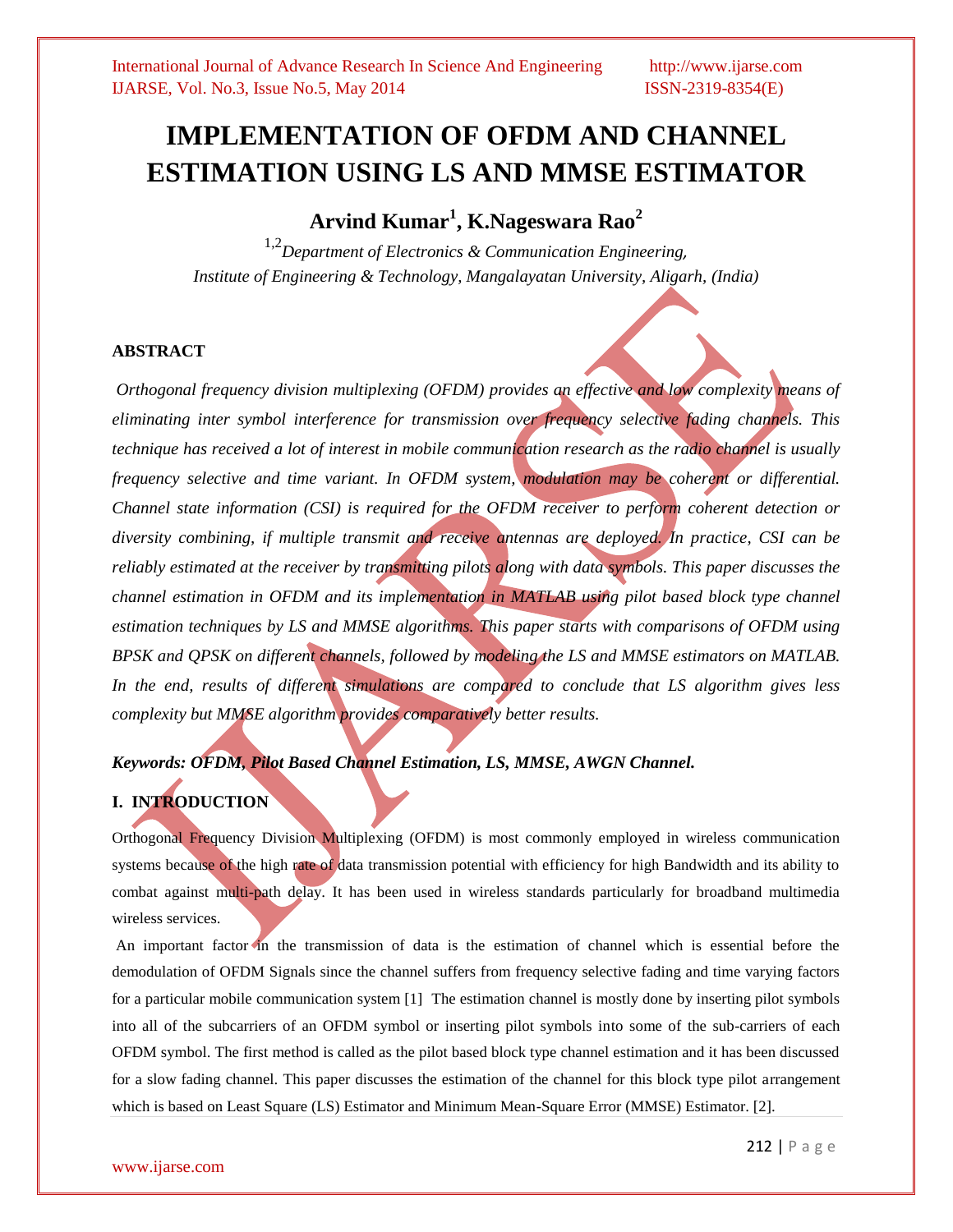The second method is the comb-type based channel estimation in which pilot symbols are transmitted on some of the sub carriers of each OFDM symbol. This method usually uses different interpolation schemes such as linear, low-pass, spline cubic, and time domain interpolation. In [3] [4], it is shown that second-order interpolation performs better than the linear interpolation.

This paper aims to compare the performance of the pilot based block type channel estimation by using Binary Phase Shift Keying (BPSK) modulation scheme in a slow fading channel. In Section II, the basic system model of OFDM is discussed .In Section III, the estimation of the slow fading channel is performed, based on block-type pilot arrangement. In Section IV, the simulation parameter sand results are discussed. Section V concludes the findings.

#### **II. SYSTEM DESCRIPTION FOR OFDM**

The basic OFDM system block diagram under the assumption of frequency domain equalization is shown inFig.1. The binary information is being generated from uniformly distributed random integers with equal probability of either 0 or 1 given as [5]:



 $D_k$  is converted from serial bit stream to parallel and mapped according to the modulation in the block of constellation mapper. The BPSK/QPSK symbols are then superimposed on orthogonal subcarriers using IDFT given as :

$$
X(k) = \sum_{n=0}^{N-1} S(n) \sin(\frac{2\pi kn}{N}) \qquad j \sum_{n=0}^{N-1} s(n) \cos(\frac{2\pi kn}{N}) \tag{2}
$$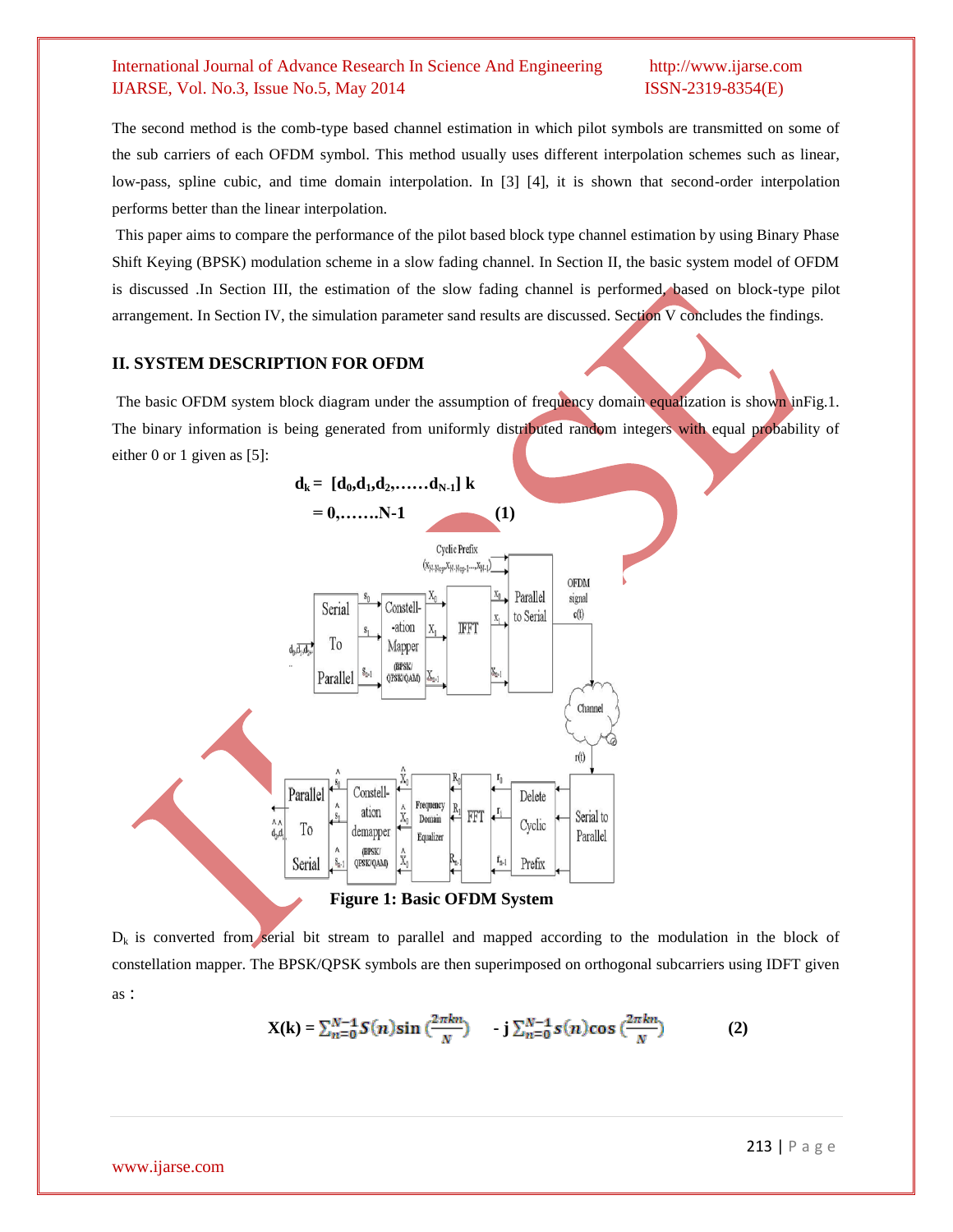Where,  $S(n)$  is the BPSK/QPSK symbols and N is the length IDFT. After the IFFT block, cyclic prefix of length D, which is considered to be greater than the impulse response of the channel, it is used to combat inter-symbol interference and inter-carrier interference (ICI). It is given as:

$$
\mathbf{x}(\mathbf{k}) = [\mathbf{x}_{cp}(\mathbf{k}) \ \mathbf{x}(\mathbf{K})]
$$
 (3)

The OFDM signal is the constructed by applying the symbol along with CP to parallel to serial converter. It is then transmitted on channel given as:

$$
Y(k) = x(k) \otimes h(l) + n(k)
$$
 (4)

where, h(l) is the channel impulse response. The length of channel should be less than the cyclic prefix. For OFDM system, noise is generated in terms of symbols, so it is given as:

$$
n(k) = 10^{-Es/20No} * AWGN
$$
 (5)

Where  $E_S/N_0$  is symbol to error ratio (SER) given as :

$$
\left(\frac{Es}{N_o}\right)_{\text{db}} = \left(\frac{N}{Ncp+N}\right)_{\text{db}} + \left(\frac{Eb}{N_o}\right)_{\text{db}}\tag{6}
$$

Here, N<sub>CP</sub> represents the length of cyclic prefix,  $N_{st}$  is the no. of used subcarriers and N is the length of FFT or no. of sub-carriers [5]. Since the OFDM signal has overhead in terms of CP, so to compensate for it, we have to scale it so that resultant OFDM signal that is

received is given as :

$$
r(k) = \sqrt{(Ncp + N)/N} \times Y(k)
$$
 (7)

At the receiver the reverse steps are involved and since the OFDM symbols were circularly convolved with channel IR, so after FFT at the receiver [6], the received data is equalized by using the frequency domain equalizer and the equation given as:

$$
X(K) = \frac{Y(K)}{H(K)}\tag{8}
$$

Where,  $H(K)$  is the response of the channel in frequency domain. The frequency domain equalization is useful for equalizing the symbols that were faded as a result of experiencing multipath. The results are discussed in Section V [4].

#### **III. SYSTEM DESCRIPTION FOR CHANNEL ESTIMATION**

For an OFDM mobile communication system, the channel transfer function at different subcarriers appears unequal in both frequency and time domains. Therefore, a dynamic estimation of the channel is always required. Pilot-based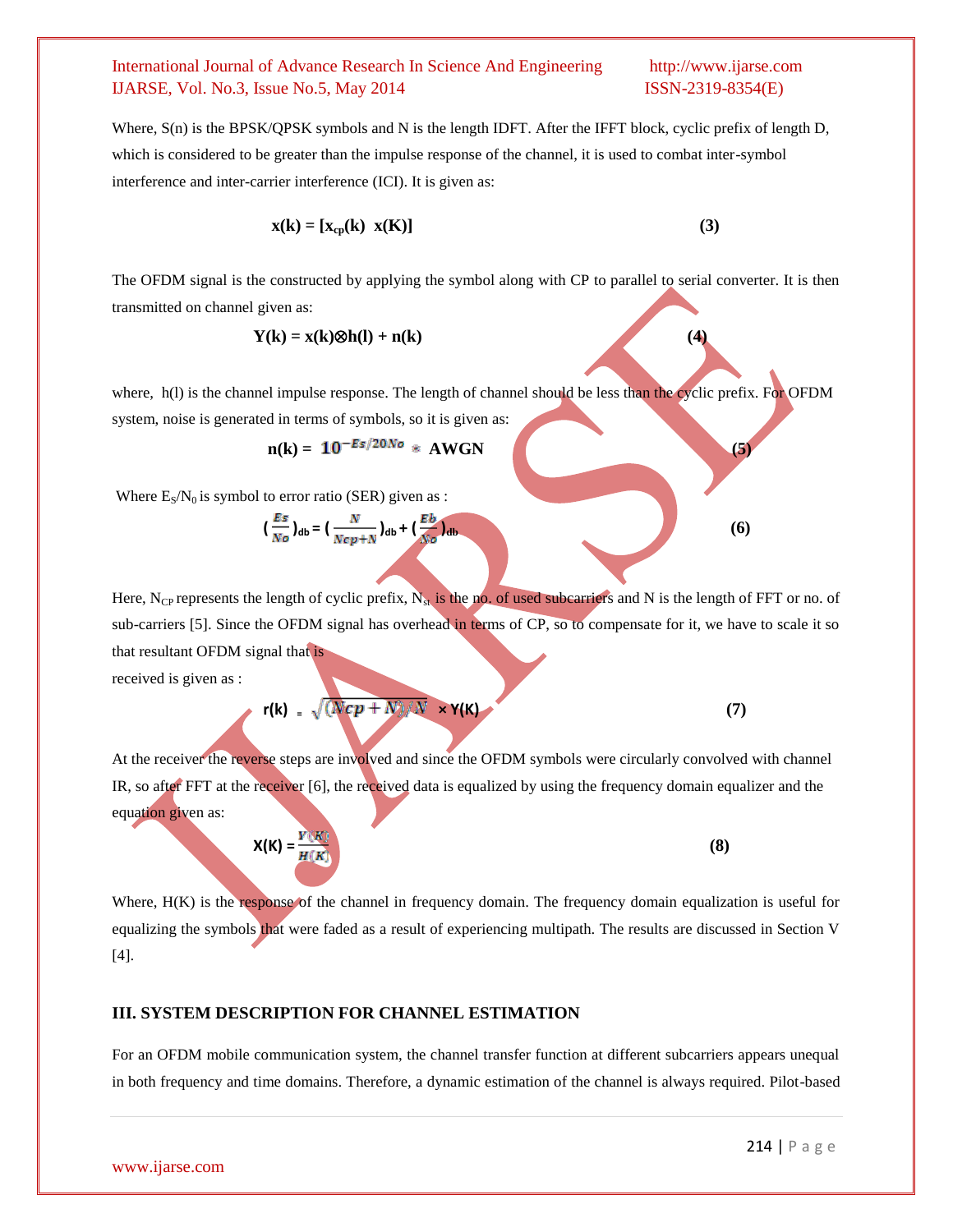approaches are widely used to estimate the channel properties and correct the received signal. In this paper, two types of pilot arrangements, as shown in Figure 2 are investigated.



**Figure 2: (a) Block Type Pilot Arrangement & (b) Comb Type Pilot Arrangement**

The first kind of pilot arrangement, shown in Figure 2, is denoted as block-type pilot arrangement. This is sent periodically in time-domain and is particularly suitable for slow-fading radio channels. Because the training block contains all pilots, channel interpolation in frequency domain is not required. Therefore, this type of pilot arrangement is relatively insensitive to frequency selectivity. The second kind of pilot arrangement, shown in Figure 2 , is denoted as comb-type pilot arrangement. In this case, the pilot arrangements are uniformly distributed within each OFDM block. Assuming that the payloads of pilot arrangements are the same, the comb-type pilot arrangement has a higher re-transmission rate. Thus, the comb-type pilot arrangement system provides better resistance to fastfading channels. Since only some sub-carriers contain the pilot signal, the channel response of non-pilot sub-carriers will be estimated by interpolating neighboring pilot sub-channels. Thus, the comb-type pilot arrangement is sensitive to frequency selectivity when comparing to the block-type pilot arrangement system.

In block-type pilot based channel estimation, each subcarrier in an OFDM symbol is used in such a way that all subcarriers are used as pilots. The estimation of the channel is then done using Least Square Estimator and Minimum Mean Square Error Estimator. [7],[5]. The system shown in Fig. 3 is modeled using the following equation:

$$
y = DFT_N (IDFT (X) \otimes h/\sqrt{N} + \omega),
$$
\nwhere  
\n
$$
x = [x_0 x_1 \dots x_{N-1}]^T
$$
\n
$$
y = [y_0 y_1 \dots y_{N-1}]^T
$$
\n
$$
\omega = [\omega 0 \omega 1 \dots \omega N - 1]^T
$$
\n
$$
h = [h_0 h_1 \dots h_{N-1}]^T
$$
\nThe vector  $h/\sqrt{N}$  is the observed channel impulse response when the frequency response of  $g(t)$  is sampled and it is

given as:

$$
\mathbf{h}_{k} = \frac{1}{\sqrt{N}} \sum_{m} e^{-j\pi/N} \left( k + (N-1) \Box m \right) \frac{\sin \left( \pi \Box m \right)}{\sin \left( \frac{\pi}{N} \left( \Box m - k \right) \right)} \tag{10}
$$

Where, m is the length of taps, N is the no of sub carriers, and is the value of the tap. If inter symbol interference is eliminated by the cyclic prefix, then the system shown in the Fig. 2 can be modeled using the equation given as [8]: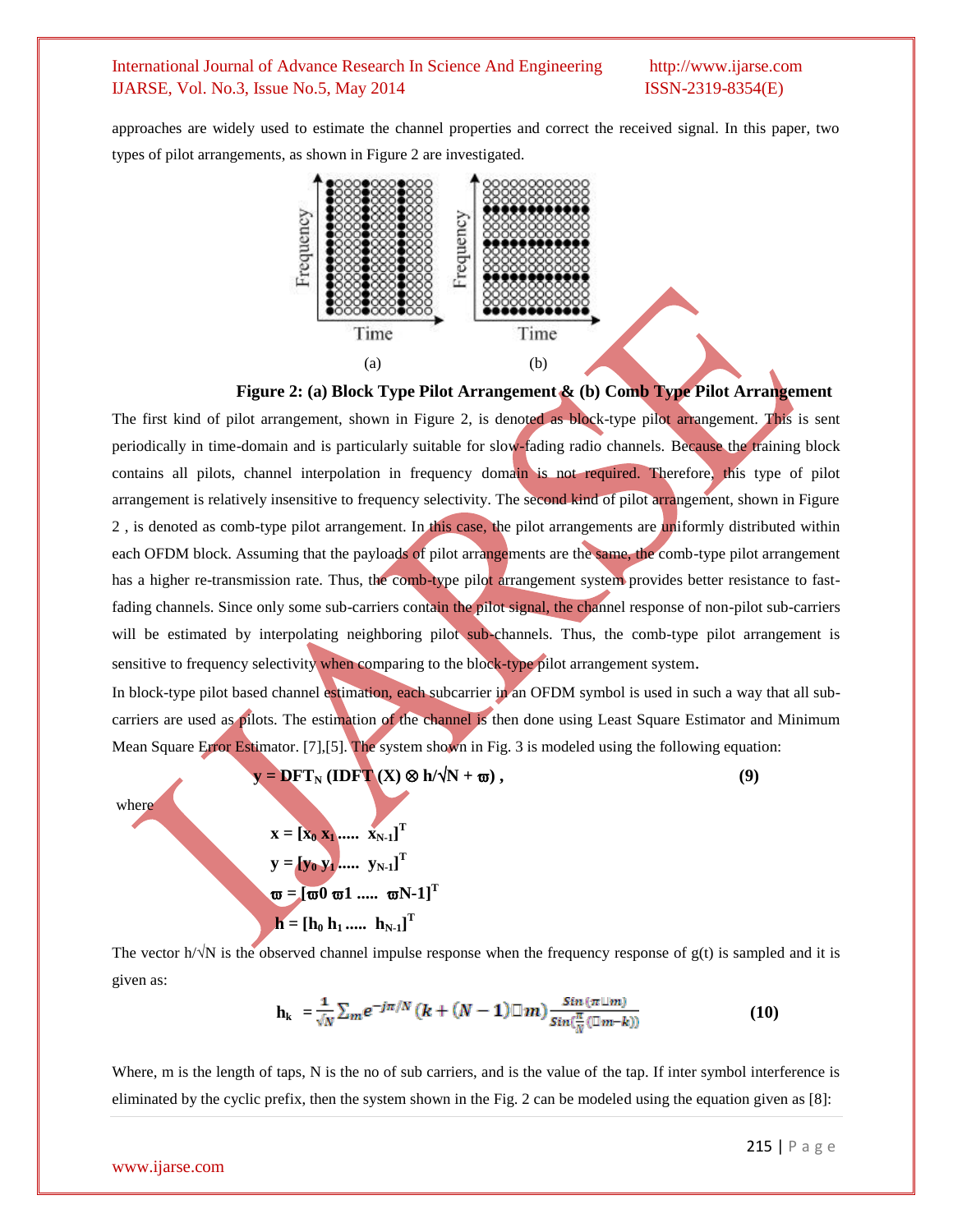

$$
W_N^{nk} = \frac{1}{\sqrt{N}} e^{-j2\pi \frac{nk}{N}}
$$

If the channel vector h is Gaussian and is it not correlated with the noise of the channel w, then the frequency domain MMSE estimates of h becomes [5].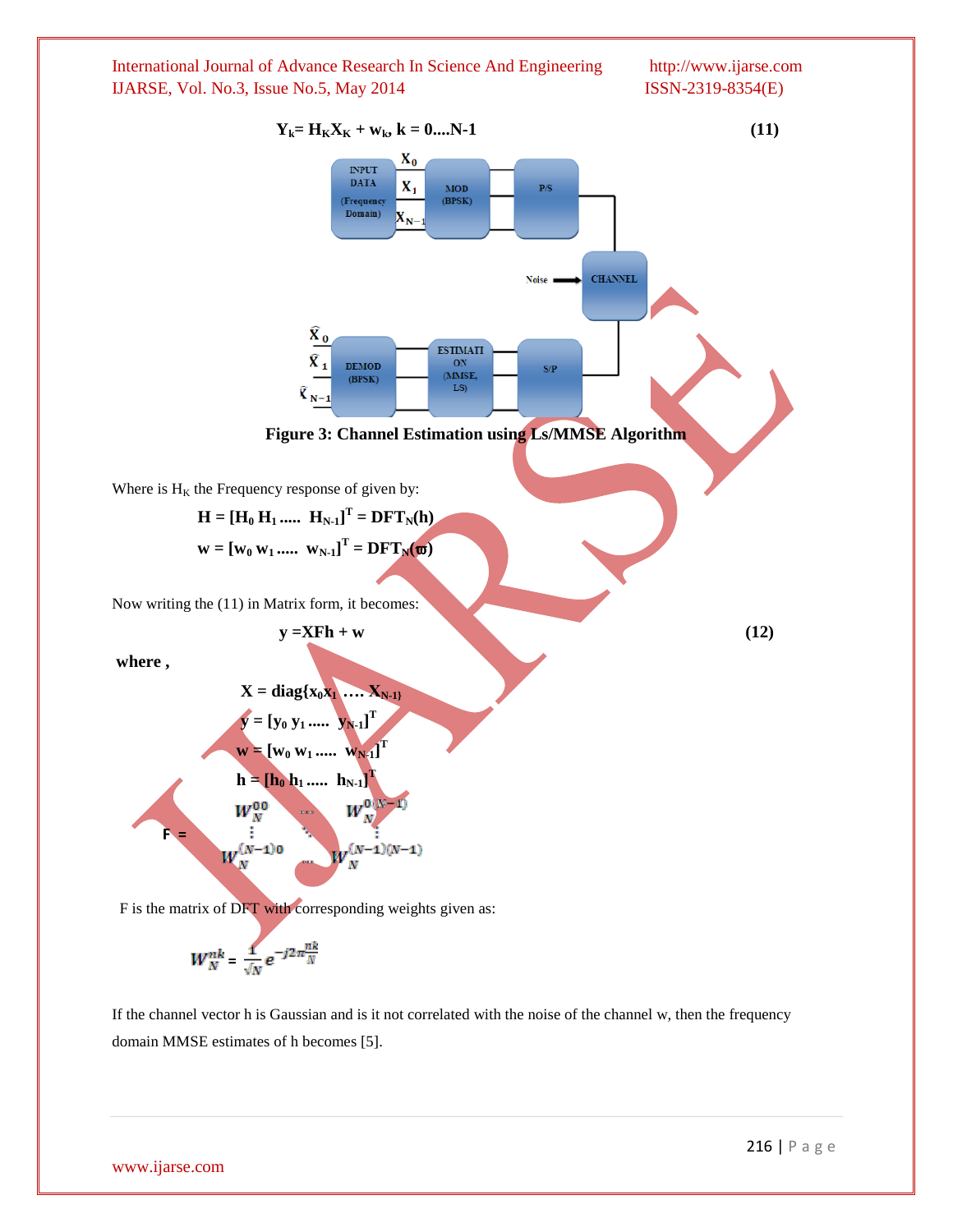$$
H_{MMSE} = FR_{hy}R_{yy}^{-1}y
$$
 (13)

**Where ,** 

$$
R_{hy} = E\{hy^H\} = R_{hy}F^H X^H
$$
  

$$
R_{YY} = E\{yy^H\} = XFR_{hh}F^H X^H + \sigma_n^2 I_N
$$

Here  $R_{hy}$  is the cross correlation matrix between h and y,  $R_{yy}$  is the auto correlation matrix of y with itself and  $R_{hh}$  is the auto correlation matrix of the h with itself Since,  $\sigma_n^2$  denotes the noise variance [6]. The factors  $R_{hh}$  and  $\sigma_n^2$  are considered to be known. The LS estimate of the channel is given as:

$$
H_{LS} = X^{-1}y
$$
 (14)

Which minimizes  $(Y - XFh)^{H}(Y - XFh)$ . Both estimators suffer from different drawbacks. The MMSE usually suffers from a high complexity, where LS estimator suffers from mean-square error which is high. The MMSE estimator requires to calculate an N X N matrix which results in a high complexity when becomes large [5].It should be noticed that both the estimators are derived under the assumption [6] of known channel correlation and noise variance. In actual scenario these quantities  $R_{gg}$  and  $\sigma_n^2$ , are either considered to be fixed or estimated most commonly in an adaptive way[6].

#### **IV. SIMULATION AND RESULTS**

This section discusses the results of the simulation that were performed based on the information and mathematics discussed in the Section II & III respectively. For the simulation of basic OFDM system, we used the following parameters as shown in Table I

|                        | Specification    |
|------------------------|------------------|
| <b>Parameter</b>       |                  |
| <b>FFT SIZE</b>        | 2048             |
| No of used Subcarriers | 128              |
| No of OFDM Symbol      | 100              |
| Cyclic Prefix          | 512              |
| Modulation             | <b>BPSK/QPSK</b> |
| No of Taps / Multipath | 8                |
| Channel                | <b>AWGN</b>      |
|                        |                  |

#### .**TABLE: SIMULLATION PARAMETER**

Similarly for BPSK, again the BER determines how many of the received bits are in error, and then computes it by the number of bits in error divided by the total no of bits in the transmitted signal. As the BER for the Multipath fading is simulated for the (no. of taps) = 8, which is less than the length of the CP, however if we increase the no of taps for the multipath fading then the resultant BER curve would show that the performance is getting worse and more errors would occur.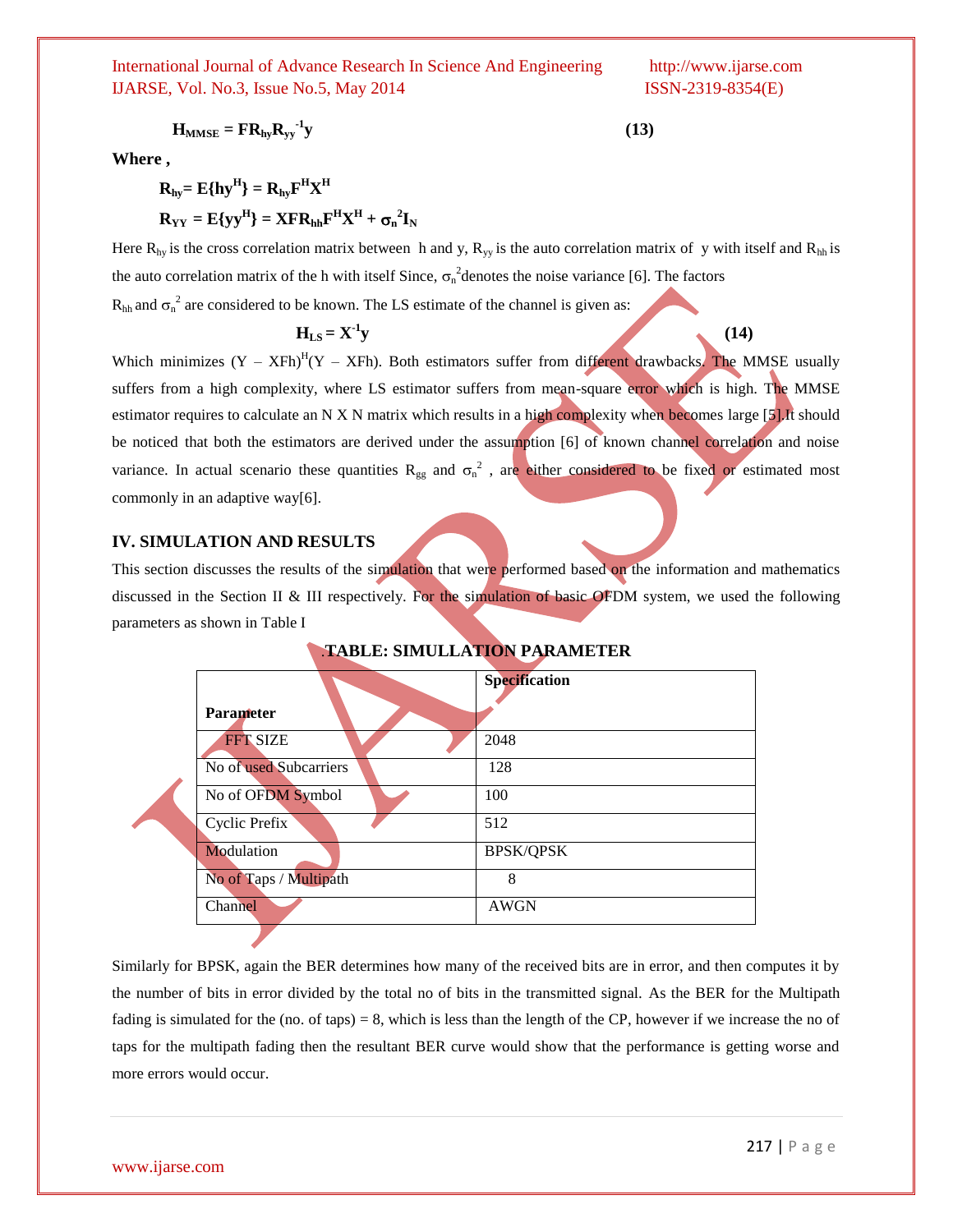

**Fig 4: Comparison of BER For OFDM using QPSK With LS/MMSE Estimator**





**Fig 6: Comparison of BER For OFDM Using BPSK With LS/MMSE Estimator**

### **Fig 7: Comparison of Mean Square Error for OFDM Using BPSK With LS/MMSE Estimator**

### **V. CONCLUSIONS**

This paper highlights the channel estimation technique based on pilot aided block type training symbols using LS and MMSE algorithm. The Channel estimation is one of the fundamental issues of OFDM system design. The transmitted signal under goes many effects such reflection, refraction and diffraction. Also due to the mobility, the